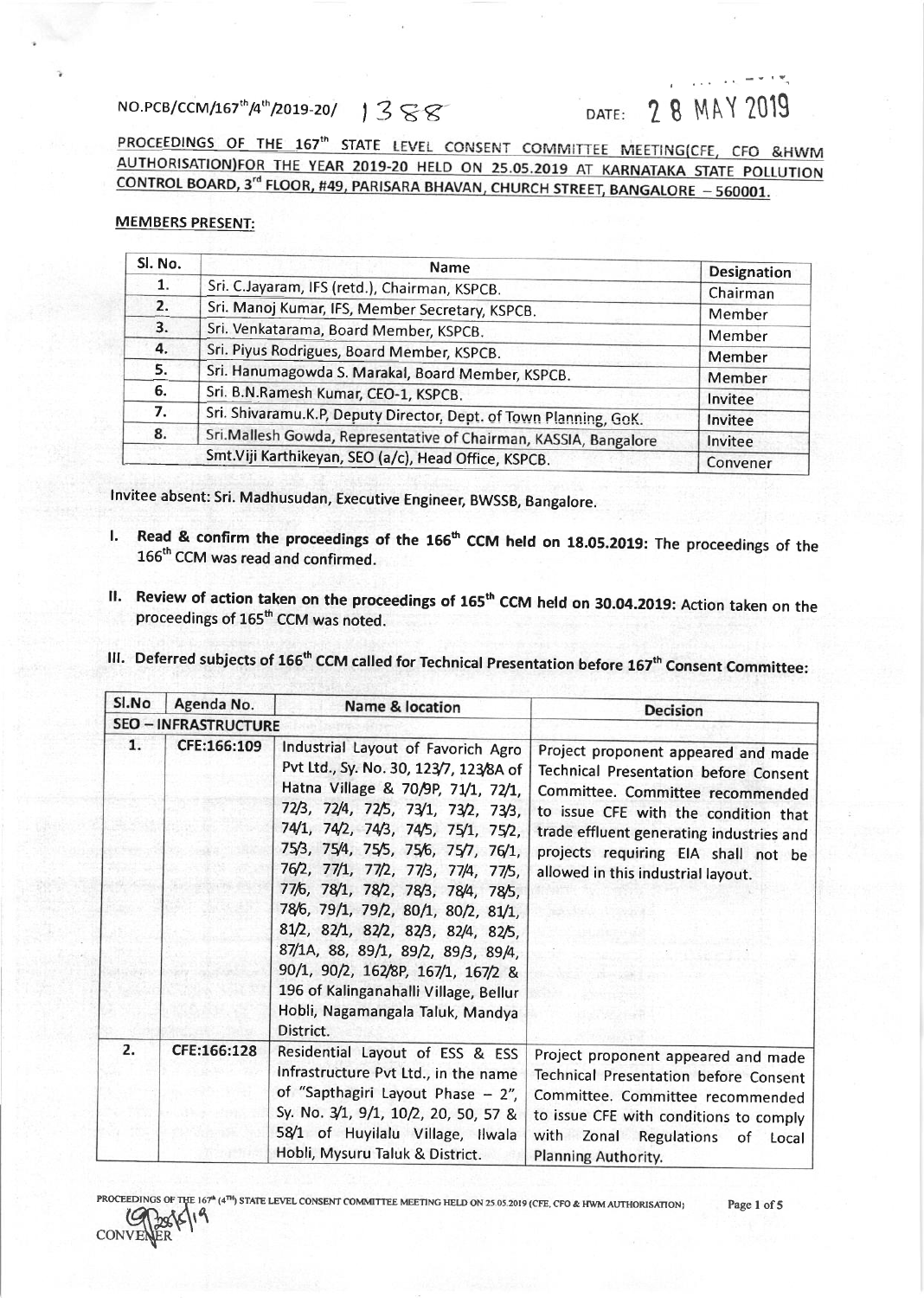## IV. 167<sup>th</sup> CCM :- CFE SUBJECTS

| Sl.No.      | Agenda No.                  | Name & location                                                                                                                                                                                                                                            | Decision                                                                                                                                                                                                                                                                                                              |
|-------------|-----------------------------|------------------------------------------------------------------------------------------------------------------------------------------------------------------------------------------------------------------------------------------------------------|-----------------------------------------------------------------------------------------------------------------------------------------------------------------------------------------------------------------------------------------------------------------------------------------------------------------------|
| SEO - MINES |                             |                                                                                                                                                                                                                                                            |                                                                                                                                                                                                                                                                                                                       |
| 1.          | CFE:167:137                 | The Sandur Manganese & Iron Ores<br>Ltd., (Metal & Ferro Alloys Plant),<br>Vyasanakere Post, Hanumanhalli<br><b>Ballari</b><br>Village,<br>Hospet<br>Taluk,<br>District.                                                                                   | Recommended to issue CFE-Expansion for<br>installing non-recovery coke oven with<br>capacity 0.4 MTPA with 2WHRB for power<br>generation in captive power plant of<br>capacity 32MW with conditions.                                                                                                                  |
|             | <b>SEO-17 CATEGORY</b>      |                                                                                                                                                                                                                                                            |                                                                                                                                                                                                                                                                                                                       |
| 2.          | CFE:167:138                 | Hermes Distillery Private Limited,<br>98/1B/3,98/1B/5 and 96/5<br>Sy.No.<br>Yadravi<br>Village,<br>Raibag<br>Taluk,<br>Belagavi District.                                                                                                                  | Recommended to issue CFE-Expansion for<br>grain based distillery of capacity 50KLPD<br>only with conditions, after obtaining<br>affidavit from the industry authorities on<br>time-bound action plan for completion of<br>works as stated in their letter dt:<br>24.05.2019.                                          |
|             | <b>CEO-NEIA, BANGALORE</b>  |                                                                                                                                                                                                                                                            |                                                                                                                                                                                                                                                                                                                       |
| 3.          | CFE:167:139                 | KDDL Ltd Hands Unit-1, No.296&<br>297, IV phase, Peenya Industrial<br>Area, Bengaluru-560058.                                                                                                                                                              | Recommended to issue CFE-Expansion for<br>increase in the production capacity of<br>wrist watch hands with brass strip<br>riveting<br>without<br>and<br>stamping<br>electroplating from 1Lakh sets/ month<br>(1set=4 Nos. i.e, 4,00,000 Nos/month) to<br>44,00,000Nos/month with conditions and<br>to go in for ZLD.  |
| 4.          | CFE:167:140                 | Mag Engineering (A unit of Sandhar<br>Technologies Ltd.,) No. 46/A, 3rd<br>Main, Il Phase, Peenya Industrial<br>Area, Bengaluru-560 058.                                                                                                                   | Recommended to issue CFE-Expansion for<br>additional product being manufactured at<br>present, establishment of new 20KLD ETP,<br>modernization of existing STP and<br>inclusion of existing air pollution sources<br>not included in the earlier consent order,<br>with conditions and to adopt 5 point<br>criteria. |
|             | <b>SEO - INFRASTRUCTURE</b> |                                                                                                                                                                                                                                                            |                                                                                                                                                                                                                                                                                                                       |
| 5.          | CFE:167:141                 | Prestige Estates Projects Ltd., in the<br>name of "Prestige Primrose Hills",<br>Sy. No. 7/4(P), 7/5, 45(P), 51, 52, 53 &<br>54 (Old Sy. No. 7/2, 7/3, 7/4, 7/5, 7/6,<br>7/10) of Uttarahalli Manavarthe<br>Kaval Village, Uttarahalli Hobli,<br>Bengaluru. | Recommended to issue CFE-Expansion for<br>increase in number of residential units<br>from 1198 to 1680, 336 EWS units,<br>alongwith Club House having total built-<br>up area from 1,79,035.98sq.mtr and<br>installation<br>of<br><b>980KLD</b><br><b>STP</b><br>with<br>conditions.                                  |
| 6.          | CFE:167:142                 | Tanmathra Aquarelle, Sy. No. 114,<br>115 & 116 of Thindlu Village,<br>Hobli, Anekal Taluk,<br>Sarjapura<br><b>Bengaluru</b><br>Urban<br>District,<br>Bengaluru.                                                                                            | Recommended to issue CFE-Expansion<br>for increase in residential row houses<br>from 81Nos. to 217 Nos. with increase in<br>built-up area from 17,461.078 sq.mtr to<br>52,134.09sq.mtr and installation<br>of<br>175KLD STP with conditions.                                                                          |
| 7.          | CFE:167:143                 | <b>Residential Layout of Odion Builders</b><br>& Developers, Sy. No. 6/P, 7/3, 7/5,<br>7/6, 66/1P & 66/2 of Chikkanayakana-<br>Village,<br>Varthur<br>halli<br>Hobli,<br>Bengaluru East Taluk, Bengaluru.                                                  | Recommended<br>to<br>issue<br><b>CFE</b><br>for<br>residential layout with 196 plots in an<br>area of 51,951.09sq.mtr with conditions<br>as per the Zoning Regulations of the<br>relevant Planning Authority.                                                                                                         |

 $\sim$   $\sim$ 

PROCEEDINGS OF THE 167<sup>th</sup> (4<sup>Th</sup>) STATE LEVEL CONSENT COMMITTEE MEETING HELD ON 25.05.2019 (CFE, CFO & HWM AUTHORISATION: Page 2 of 5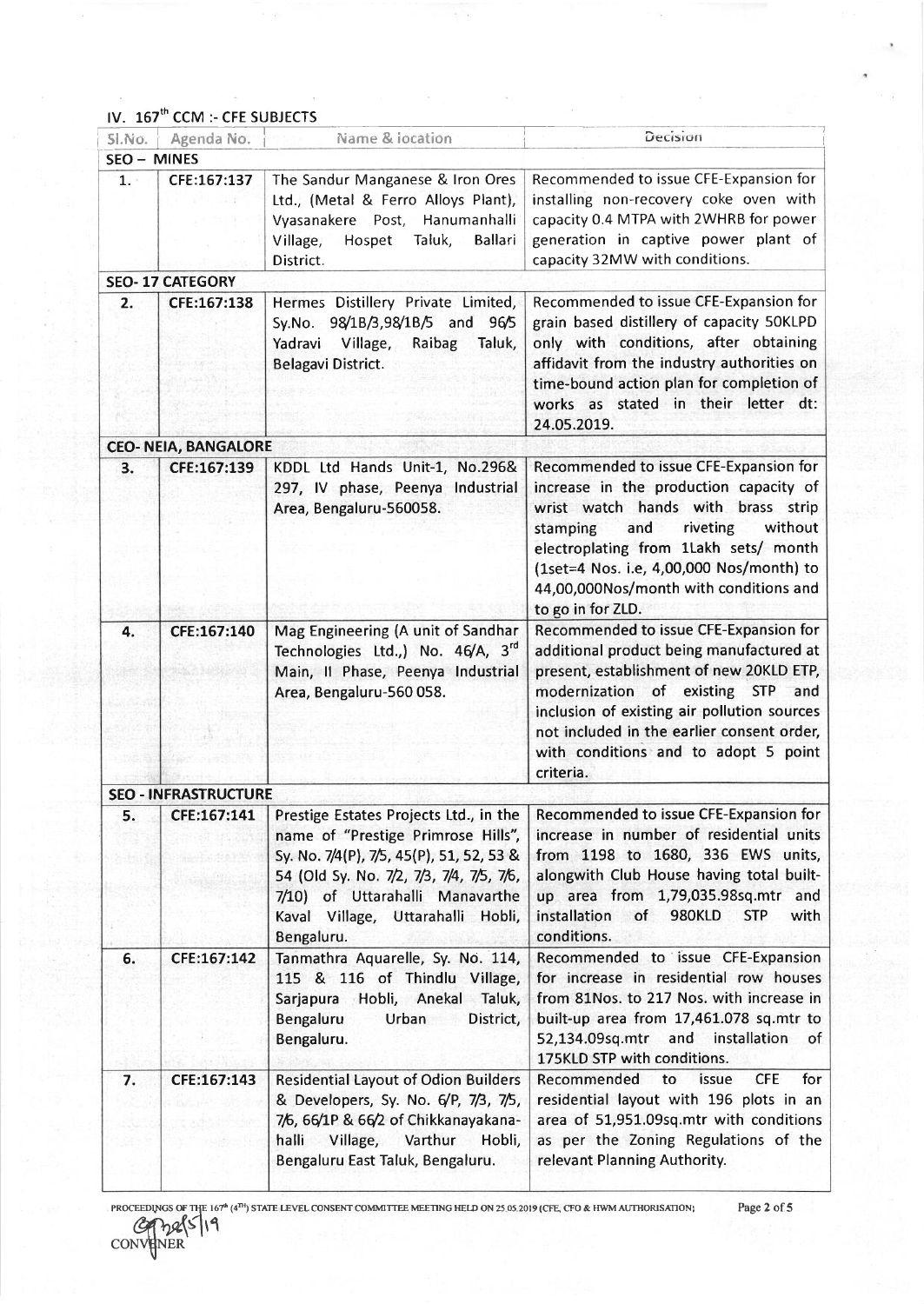| Sl.No. | Agenda No.                              | Name & location                            | <b>Decision</b>                                   |
|--------|-----------------------------------------|--------------------------------------------|---------------------------------------------------|
| 8.     | CFF:167:144                             | DS Max Properties Pvt Ltd, Sy. No.         | Committee after detailed deliberations            |
|        |                                         | 92/3, 92/4, 92/5 & 92/6 of Sheghehalli     | deferred the subject. To obtain details as        |
|        |                                         | Village, Bidarahalli Hobli, Bengaluru      | to who has constructed road & managing            |
|        |                                         | East Taluk, Bengaluru.                     | the same, nature of drains by the side of         |
|        |                                         |                                            | this road & nature of nala within the             |
|        |                                         |                                            | project site from competent authority.            |
| 9.     | CFE:167:145                             | Expert Realtors Pvt Ltd, Sy. No. 185       | Recommended<br>to<br>issue<br><b>CFE</b>          |
|        |                                         | & 186/1 of Bukkasagara Village,            | for<br>residential layout with 374 sites in 29    |
|        |                                         | Jigani<br>Hobli,<br>Anekal<br>Taluk,       | acres 19 guntas with conditions as per            |
|        |                                         | Bengaluru Urban District.                  | the<br>Zoning Regulations<br>of Anekal            |
|        |                                         |                                            | Planning Authority.                               |
| 10.    | CFE:167:146                             | Shyamaraju & Co. (India)<br>Pvt            | Recommended to issue CFE-Expansion for            |
|        |                                         | Ltd,"Divyasree Techno Park", Khatha        | mixed use development for increase in             |
|        |                                         | No.1540, Sy.No.36/2, 36/3, 37, 38, 42/1,   | built-up area from 1,35,095.62sq.mtr              |
|        |                                         | 42/3, 43/2, 43/3, 44/1, 44/2, 44/3, 44/4,  | (1332 flats) to 8,84,081.62 sq. mtr (1538         |
|        |                                         | 45/1, 45/2, 45/3, 45/4, 46, 47/1, 47/2,    | flats) with conditions.                           |
|        |                                         | 49/1, 49/2, 50/2, 51/2, 51/4, 57, 78,      |                                                   |
|        |                                         | 94, 95, 96,136 & 137 of Kundalahalli       |                                                   |
|        |                                         | Village, Krishnaraja-puram Hobli,          |                                                   |
|        |                                         | Bengaluru East Tq, Bengaluru.              |                                                   |
|        | <b>SEO - NEIA, OTHER THAN BANGALORE</b> |                                            |                                                   |
| 11.    | CFE:167:147                             | Aerospace Processing India Pvt.Ltd.,       | Recommended to issue CFE for Aluminum             |
|        |                                         | Building-2, Plot No.11, AEQUS SEZ,         | Etching-6000 sq.mtr/ month, Titanium              |
|        |                                         | Sy.No.437/A,<br>Hattargi<br>Village,       | Etching - 1500sq.mtr/month, Super Alloy           |
|        |                                         | Hukkeri Taluk, Belagavi District.          | Etching-3000Sq.mtr/month,<br>Non-                 |
|        |                                         |                                            | Destructive<br><b>Testing</b><br>of<br>Materials- |
|        |                                         |                                            | 10000 sq.mtr/month with conditions and            |
|        |                                         |                                            | adopt 5 point criteria.                           |
| 12.    | CFE:167:148                             | M.K Agrotech Pvt. Ltd, Terminal-1,         | Recommended<br>to<br>issue<br><b>CFE</b><br>for   |
|        |                                         | Sy.No.18,27 & 36, Thannirbhavi             | establishing storage tank terminal facility       |
|        |                                         | Village, Mangalore Taluk, Dakshina         | for storage of HSD, MS, SKO, Naptha,              |
|        |                                         | Kannada District-575011.                   | Furnace Oil & Methanol of total capacity          |
|        |                                         |                                            | 27,621M <sup>3</sup> with conditions.             |
| 13.    | CFE:167:149                             | Exedy Clutch India Pvt Ltd., Plot No.      | Recommended to issue CFE-Expansion for            |
|        |                                         | 5P, 9 to 18, 19 Part & 32 to 38,           | modification of STP of capacity 100KLD,           |
|        |                                         | Narasapura Hobli, Kolar Taluk &            | new ETP<br>of capacity<br>15KLD<br>and            |
|        |                                         | District.                                  | modifications pertaining to air pollution         |
|        |                                         |                                            | sources, with conditions.                         |
| 14.    | CFE:167:150                             | Indian<br>Oil<br>Corporation<br>Ltd.,      | Committee after detailed deliberations            |
|        |                                         | Navaloor Bulk Depot, P.B. Road,            | deferred<br>the<br>subject<br>and<br>obtain       |
|        |                                         | Rayapur Indl Area, Hubli-Dharwad           | clarification on applicability of EC for the      |
|        |                                         | Taluk, Dharwad - 580009.                   | CFE-Expansion.                                    |
|        |                                         | V.CFE REVIEW SUBJECT: SEO - INFRASTRUCTURE |                                                   |
| 15.    | CFE:167:151                             | Motisham Complexes Pvt Ltd., R.S.          | Recommended to issue CFE-Expansion for            |
|        |                                         | No. 36-06, 36-08, 36-09, 36-10,            | increase in residential flats from 244 Nos.       |
|        |                                         | <b>Boloor</b><br>Village,<br>No.<br>90B,   | to 267 Nos. with increase in built-up area        |
|        |                                         | Ashoknagar, Mangaluru Tq, D.K.             | from 71,234.61sq.mtr to 72,762.05sq.mtr           |
|        |                                         | District.                                  | with conditions.                                  |

 $Sd/-$ **CHAIRMAN** 

CONVENER

 $Sd/-$ **MEMBER SECRETARY** 

PROCEEDINGS OF THE 167<sup>th</sup> (4<sup>TH</sup>) STATE LEVEL CONSENT COMMITTEE MEETING HELD ON 25.05.2019 (CFE, CFO & HWM AUTHORISATION)<br>CONVENER

Page 3 of 5